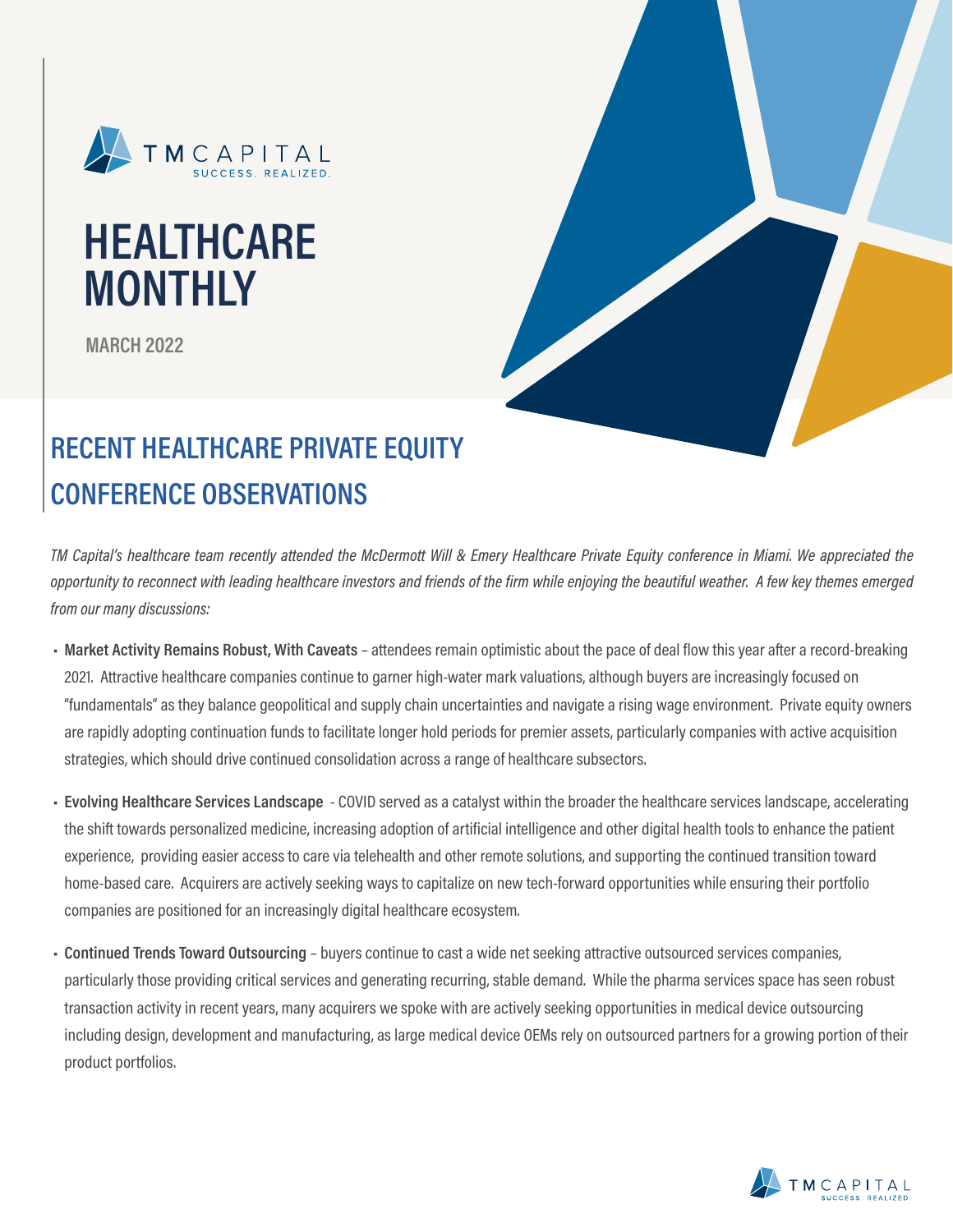*Our healthcare team architects market-defining outcomes for some of the most innovative medical device, life science and diagnostics, healthcare services and pharmaceutical companies in the world.*



**BioTech / Pharma Healthcare Services Life Sciences / Diagnostics Medical Devices**

### **HEADLINE TRANSACTIONS**

|                        | TARGET                                                           | <b>ACQUIROR</b>                   | <b>ACQUISITION SYNOPSIS</b>                                                                                                                                                                                                                                                                                                                                                                                                                                                                                                                                                         |
|------------------------|------------------------------------------------------------------|-----------------------------------|-------------------------------------------------------------------------------------------------------------------------------------------------------------------------------------------------------------------------------------------------------------------------------------------------------------------------------------------------------------------------------------------------------------------------------------------------------------------------------------------------------------------------------------------------------------------------------------|
| Healthcare Services    |                                                                  | Mountain Crest                    | - Mountain Crest Acquisition Corp (NasdagCM:MCAE) agreed to acquire ETAO International Group<br>• Mountain Crest Acquisition Corp is a publicly traded special purpose acquisition company<br>. ETAO is a digital healthcare group operating a platform for health care services including: telemedicine, hospital care, primary care,<br>pharmacy, and health insurance<br>- Total Proceeds: \$304 million in cash, representing an enterprise value of \$2.5 bilion                                                                                                               |
|                        | Pharmalntelligence >>                                            | <b>WARBURG PINCUS</b><br>MUBADALA | - Warburg Pincus and Mubadala Investment Company entered into a definitive agreement to acquire the Pharma Intelligence division of<br>Informa plc (LSE:INF)<br>- Warburg Pincus is a leading global growth strategy investment firm with more than \$73 billion AUM<br>- Mubadala Investment Company is an investment arm of the Sovereign Wealth Fund of the United Arab Emirates<br>- Pharma Intelligence offers digital intelligence and data-based products, consultancy, and research services in the pharmaceutical industry<br>· Total Consideration: \$2.6 billion in cash |
| <b>Medical Devices</b> | The Reproductive Health<br>Business of<br>COOK<br><b>MEDICAL</b> | CooperCompanies*                  | - The Cooper Companies (NYSE:COO) entered into a definitive agreement to acquire the Reproductive Health Business of Cook Medical<br>- Cooper Companies is focused on womens health and fertility solutions for Assisted Reproductive Technologies (ART)<br>- Cook Medical develops minimally invasive medical devices<br>· Total Consideration: \$875 million in cash<br>- Implied Enterprise Value: 5.5x LTM Revenue                                                                                                                                                              |
| BioTech / Pharma       |                                                                  | Collegium.                        | - Collegium Pharmaceutical (NasdaqGS:COLL) entered into a definitive agreement to acquire BioDelivery Sciences International<br>(NasdaqGS:BDSI)<br>- Collegium Pharmaceutical develops and commercializes medicines for pain management<br>- BioDelivery Sciences develops a portfolio of pain and neurology products that address chronic pain and related symptoms<br>· Total Consideration: \$575 million in cash<br>- Implied Enterprise Value: 3.3x LTM Revenue, 11.6x LTM EBITDA<br>- Represents a 54% premium to BDSI's share price                                          |

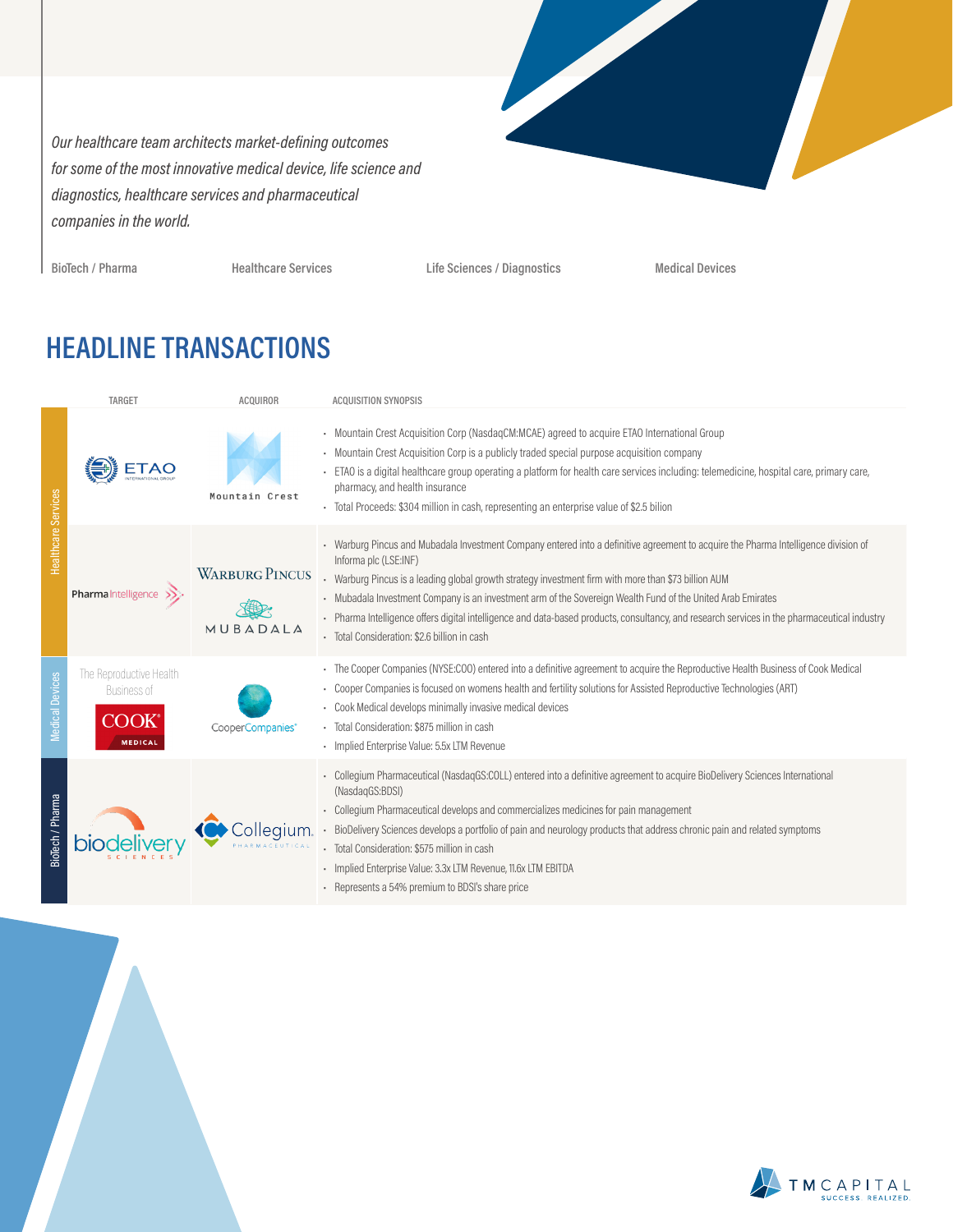### **HEALTHCARE GROWTH & VALUATION TRENDS**

#### **Enterprise Value / LTM Revenue**





### **LTM Revenue Growth**



#### **LTM Gross and EBITDA Margins\***



\*EBITDA Margins shown as the gray line.